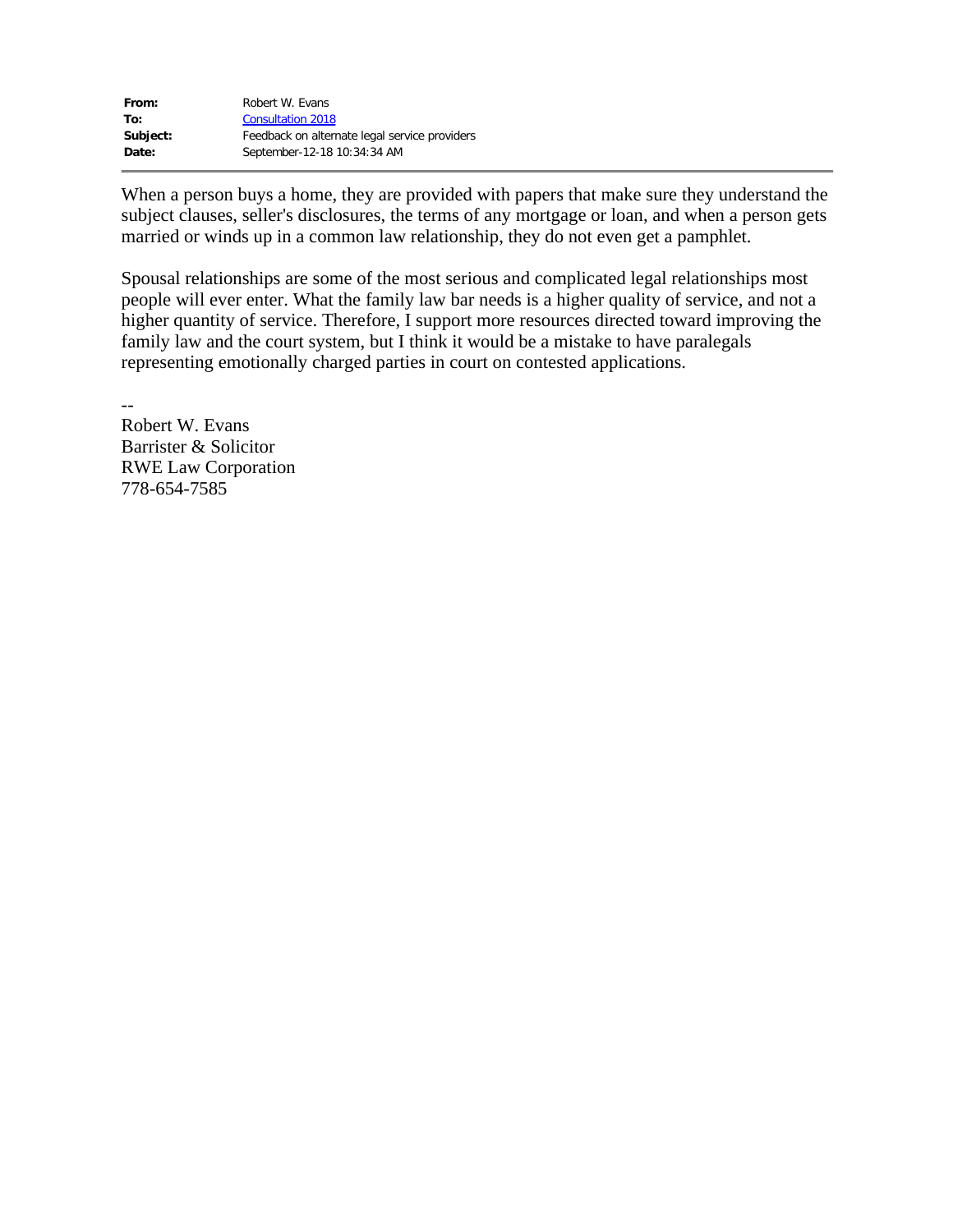Dear Sir or Madam,

Attached please find Mr. Greene's letter of today's date regarding your email of September 11, 2018.

Thank you, *Jen Legal Assistant*  G.E. Greene Law Corporation 3895 Alfred Avenue, P.O. Box 940, Smithers, BC V0J 2N0 Tel: 250-847-4777 Fax: 250-847-4029 Web: www. gegreene.com E-mail: [gegreene@gegreene.com](mailto:gegreene@gegreene.com)

*If you are having problems opening any attachments please select the following link to install free Adobe Reader software onto your computer. [www.adobe.com/products/acrobat/readstep2.html](http://www.adobe.com/products/acrobat/readstep2.html)*

This transmission is intended for the addressee only; if you receive this transmission in error, please notify the sender of the error immediately at (250) 847-4777, or via return email, and destroy the transmission. Be advised, any use of this document or the information it contains, in whole or in part, by any person whom is not the addressee is unauthorized and prohibited by law. This document is subject to solicitor client privilege.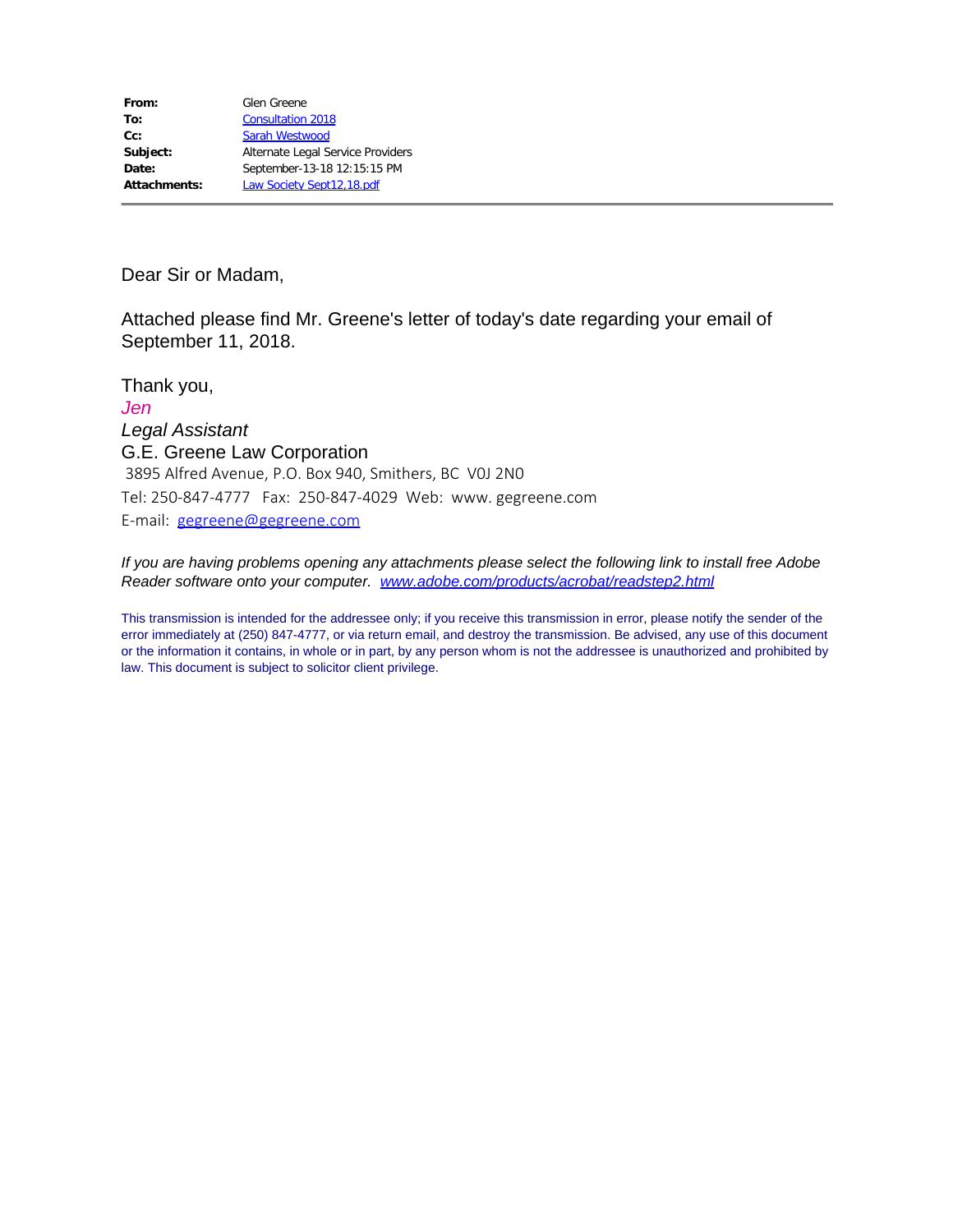# **G. E. GREENE BARRISTER AND SOLICITOR**

**GLENFORD EMERSON GREENE, B.A., LL.B.\*** MAX T. MIHALJ, articling student PEGGY S. MILLS, articling student

3895 ALFRED AVENUE P.O. Box 940 SMITHERS, B.C. V0J 2N0 TELEPHONE NO.: (250) 847-4777 FAX NO: (250) 847-4029

EMAIL: gegreene@gegreene.com

WEBSITE: www.gegreene.com

\*Providing Services as a Law Corporation **OUR FILE:**  $1.1$ **YOUR FILE:** 

September 12, 2018

Via Email: consultation2018@lsbc.org

Law Society of British Columbia 845 Cambie Street Vancouver, BC V6B 4Z9

Dear Sir/Madam:

#### **Alternate Legal Service Providers** Re:

This letter is in response to the email of the 11<sup>th</sup> of September 2018 which requests that submissions be sent to the Law Society. I'm not clear if it is to be directed to any given committee or group.

The society sought "feedback on alternate legal service providers".

Your email suggested that the Benchers would be seeking an amendment to the Legal Professions Act to establish and regulate new classes of "legal service providers".

I write to assure the Benchers, should the Benchers proceed with that, that I at least am completely opposed to such an amendment. "Watering down services" does not help anybody who needs legal help. If we have utility as a profession, my essential submission is that we should maintain those standards first. In any event, I am prepared to also say that I have reviewed the reports and I disagree entirely with the identification of the problem. The clearest example that I deal with continually is in the family law context where I am faced with the choice made by parents, in the face of contested proceedings, to spend \$25 000 to \$50 000 on a "new snowmobile" instead of the legal fees to obtain visitation rights to their children or to pay child maintenance to their children.

The last thing that we need is to provide further interference with such a litigant being exposed by somebody who has paid a lawyer, but who is confronted with a new "half lawyer" who is very good at preparing elegant affidavits to disguise the fact that the snowmobile is "used for work" or some other nonsense.

To deal with your particular interests, as identified in paragraph 21 of the consultation paper. I provide the following comments: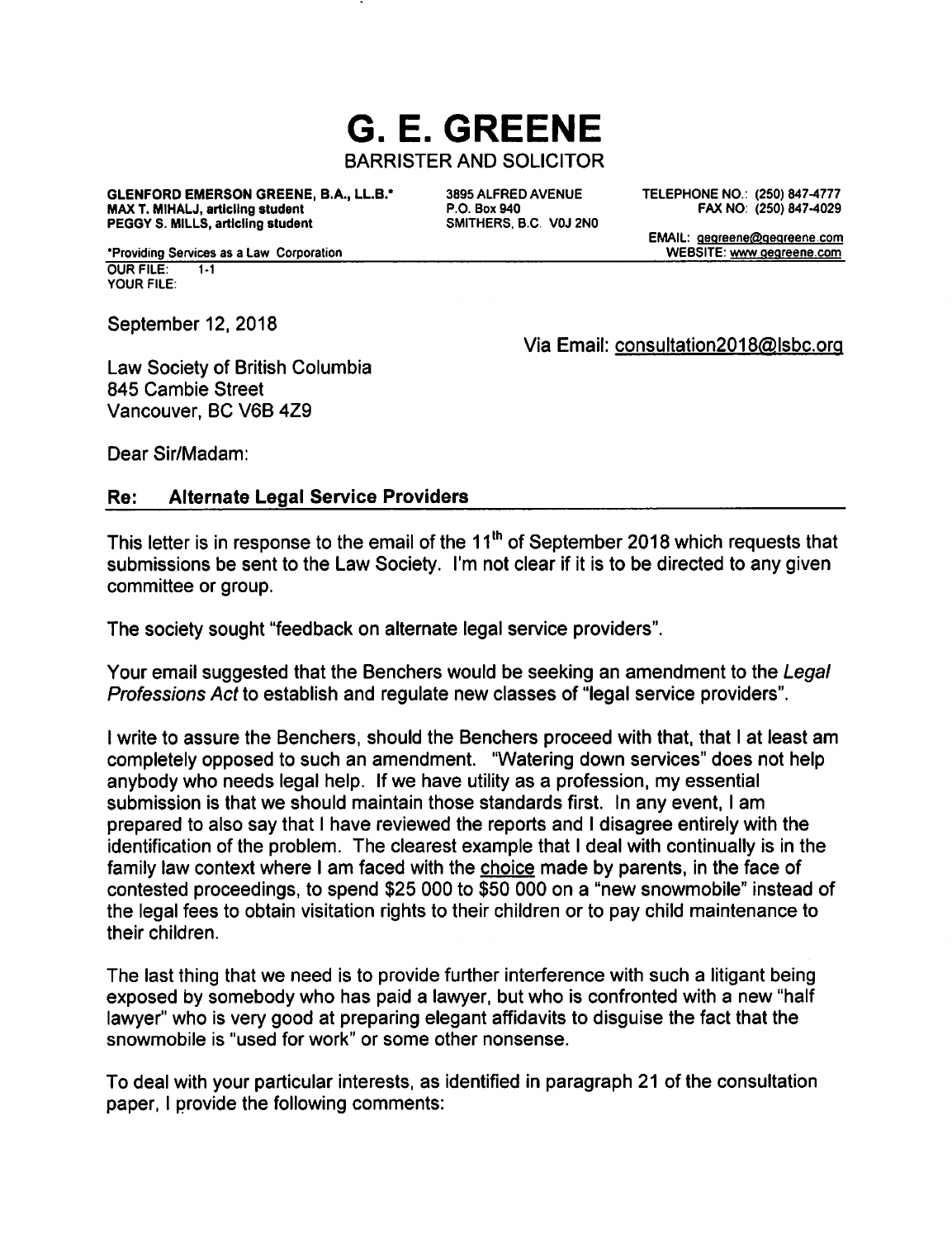- 1. Framework in Schedule A there is nothing the framework in schedule A that I think is going to be a benefit to the public in this province. The entire structure of the "permitted matters" including operate a trust account!? or to act as a mediator or "prepare orders" (in court?), is not only denigrating to the seriousness of what lawyers do now, it is exactly where the problems are coming from with social workers who have of a variety descriptions, who give legal advice around the court. We are constantly having to deal with advice that has been given to citizens by court workers, "justice workers", "native counselors" which advice is wrong and more significantly "wrongheaded", creating expectations in the citizens that then can't be met. The framework not only authorizes that interference with a lawyer's work, it makes it more likely to be worse. We are offered the "bait" that the "family law legal service providers" will be "trained to standards set by the Law Society" - I would presume the same standards that are being taught to our students at the PLTC, who receive a two month course in "letter writing" given by volunteers from the Vancouver Bar. To be clear, my opinion of PLTC is that is a drain on the resources of the students, without benefit.
- 2. Is the framework likely to achieve the desired outcomes? No. It will ensure that litigation is expanded - it will simply be far more complicated and expensive for the litigant than now.
- 3. Does the framework miss any type of legal services you consider should be included - No, in my opinion, the Law Society has no business in creating "watered down legal professionals".
- 4. Should the service providers be officers of the court No. In addition to the fact that the courts have already refused that proposal, I suggest that we might listen to the courts. My recollection is that the concern that the courts had is that it is difficult enough for the Bench to maintain its relationship with counsel that the Bench used to be a part of.
- 5. Is there a broader possible scope of practice not contained in the framework that is appropriate for alternate legal professionals who are engaged in collaborative or non adversarial processes.

I have no idea what that sentence means?

6. What services contained in the framework are the most complex and fraught with risk of significant and/or enduring harm to the client (or their children) if not performed by an experienced lawyer?

I have a perfect example - I regularly am confronted with an application to vary an interim order for the residence of children. On every single occasion, the application has been promoted in one fashion or another by a lawyer "on the record or not" who is inexperienced and apparently has not read the law.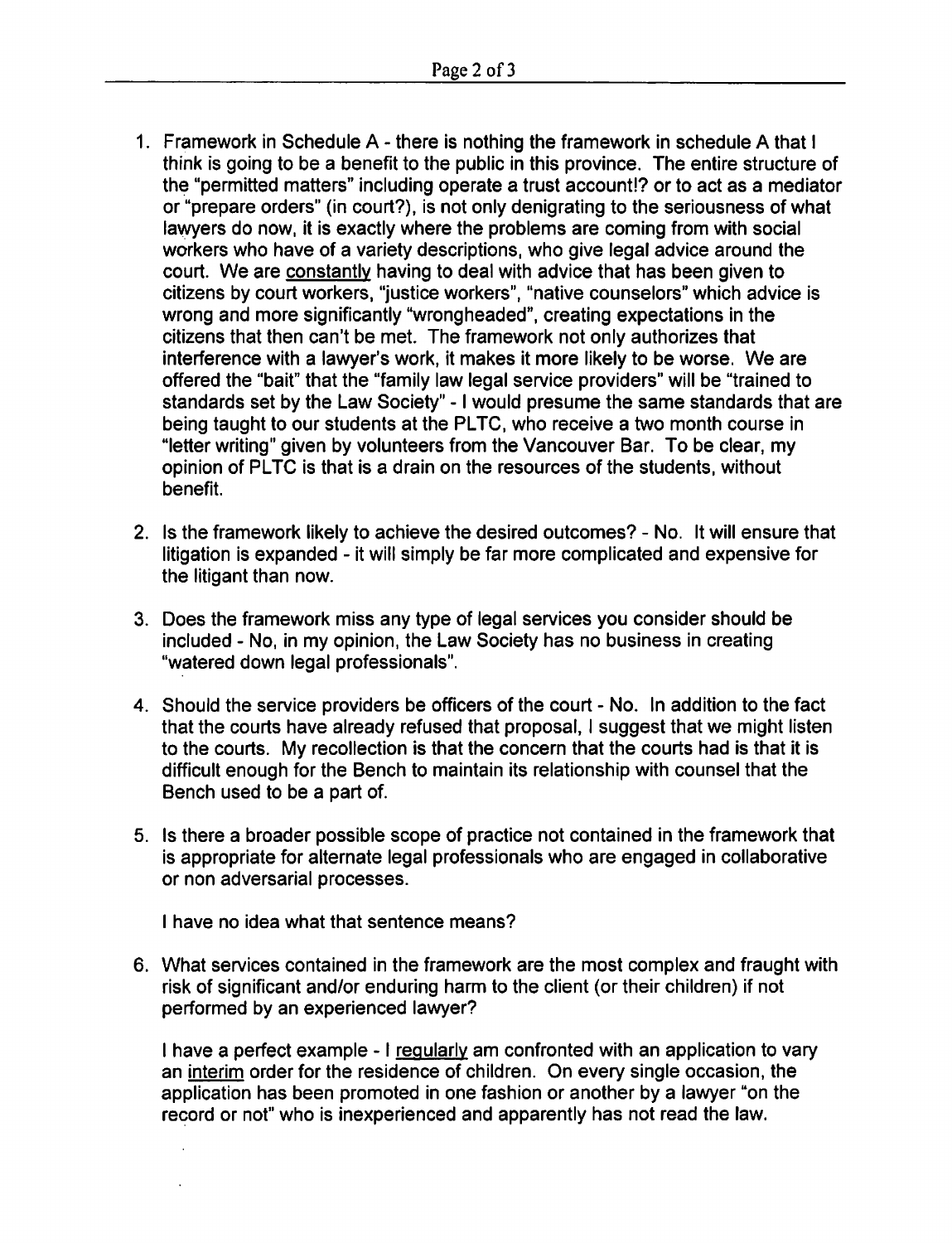I have never been confronted with such an experience where experienced counsel were on the case.

7. Should the proposed new service providers be subject to the same professional conduct/ethical responsibilities as lawyers?

No - a legal assistant works in the office of a lawyer. There he/she, under the supervision of the lawyer is automatically subject to the "best practice guidelines" and the professional conduct and ethical responsibilities that lawyers are required to follow in supervising legal assistants.

I have had legal assistants who have become professional independent conveyance (read Notaries). I have had experience in dealing with the ethical problems they got into in that role and in fact correcting those problems. They did not have those problems when they were working for me.

8. Other reforms for the provision of family law legal services that could be addressed through the use of alternate legal service professionals.

Right now the government fails to provide sufficient reports to provide s. 221 reports under the Family Law Act. The waiting time is a year. When the reports are finally delivered, they are of variable use. The legislature saw fit to put that proposal for providing evidence to assist families in litigation. It didn't work. Why does the Law Society consider that it is any better at "passing legislation" that is going to require people then to fulfill these new positions, not just for a report, but full legal representation.

In general, I urge the Benchers to reject any further expansion of these proposals through the amendment of the statute or in any other fashion. Perhaps the Benchers need reminding - practicing law is not simply filling in forms. Surely the Benchers under the Legal Professions Act have an obligation to ensure that this profession at least is going to continue to continue to be a profession and not an administrator of clerks.

Yours truly,

**Glenford Emerson Greene** Barrister & Solicitor GEG/im  $Cc$ Bencher - Sarah Westwood Lawyers of the Bulkley Valley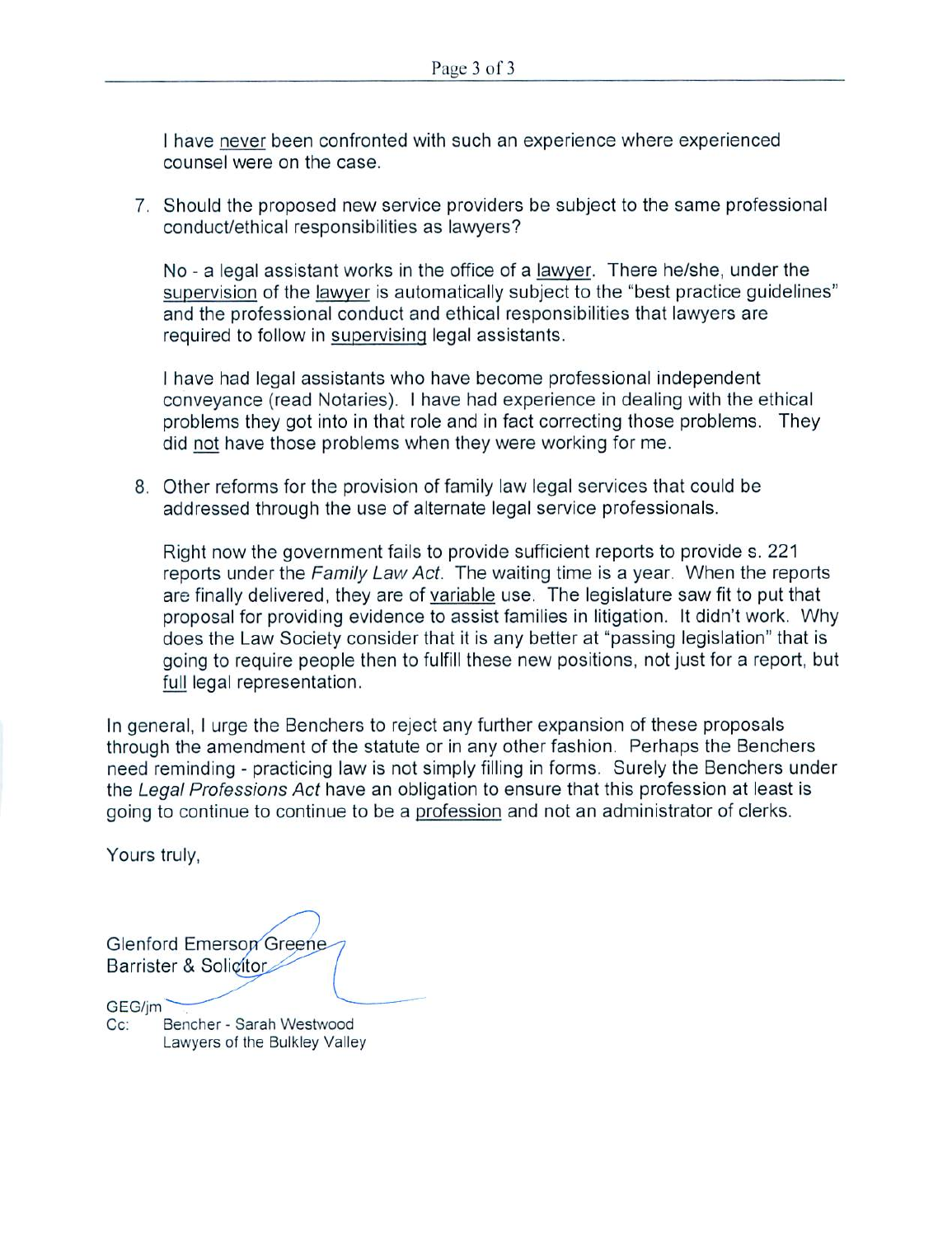| From:        | Donald Wilson                                                             |
|--------------|---------------------------------------------------------------------------|
| To:          | <b>Consultation 2018</b>                                                  |
| Subject:     | Proposal to establish a new class of legal service professional.          |
| Date:        | September-20-18 2:41:01 PM                                                |
| Attachments: | Outlook-1488830890.png<br>180920 LT LSBC submissions on working group.pdf |

Please see attached my written submissions, as requested, relating to the above-referenced subject.

Kind regards,

Donald N.S. Wilson Barrister & Solicitor Ph: <u>[604-6](tel:604-636-1871)29-7111</u><br>Fax: <u>[604-909-2873](tel:604-909-2873)</u>



#### CONFIDENTIALITY CAUTION

This message is intended only for the use of the individual or entity to which it is addressed and may contain information that is privileged and confidential. If the reader of this message is not the intended recipient, or the employee or agent responsible for delivering the message to the intended recipient, you are hereby<br>notified that any dissemination, distribution or copying of th writer immediately by telephone and delete your copy.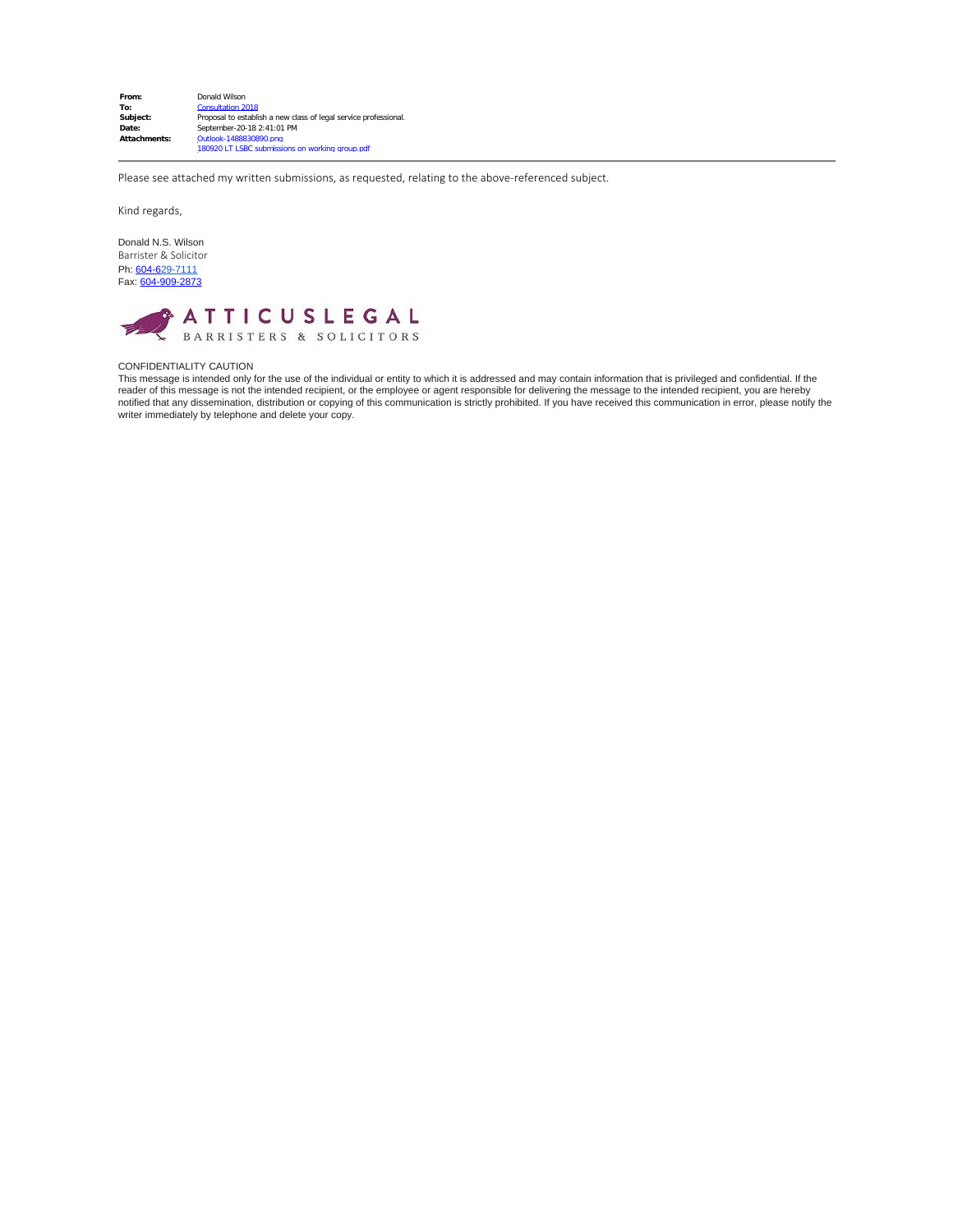## September 20, 2018

#### **Via Email: consultation2018@lsbc.org**

Law Society of British Columbia 845 Cambie Street, Vancouver, BC V6B 4Z9

#### RE: Proposal to establish a new class of legal service professional

I write in response to your request for input regarding a proposal to establish a new class of legal service professional ("Alternate Providers") to practice in the area of family law. I read the 'Family Law Legal Service Providers: Consultation Paper' (the "Consultation Paper"), dated September 2018 produced by the Alternate Legal Service Provider Working Group (the "Working Group").

The Consultation Paper fails to support its principal premise: that Alternate Providers would be cheaper than family lawyers. Their premise is probably wrong.

More importantly, making legal services cheap or accessible is not a core mandate of the Law Society of British Columbia ("LSBC"). In fact, this objective is contrary to the core duty of the LSBC to protect the profession of lawyers and the public's confidence therein.

#### Cost of Alternate Providers

It is not clear why the Benchers or Working Group believe Alternative Providers will be cheaper. The Consultation Paper has only one sentence on the subject. It explains: Alternate Providers "will have lower costs of entry to the profession and will therefore be able to charge less than a lawyer would charge." (p. 4, para. 13)

How exactly this "lower cost of entry" will be achieved is not set out. Neither does the Consultation Paper consider any other factor that might determine what a family lawyer charges. In short, the Consultation Paper neglects to support the fundamental premise of the entire project.

I can think of the following major source of costs for entry into and maintenance in our profession:

- 1) Education (Both tuition and opportunity costs)
	- a. Undergraduate degree (generally required);
	- b. Law School;
	- c. PLTC;
	- d. Continuing Professional Development;
- 2) Practice Insurance;
- 3) Law Society Dues;
- 4) Compliance with Law Society rules (specific trust accounting requirements, identification requirements, etc.);
- 5) Professional standards (staff of a certain competency, reliable office systems, etc)

The Consultation Paper does not explicitly identify which costs it aims to cut for these alternative providers or how. We are left to guess.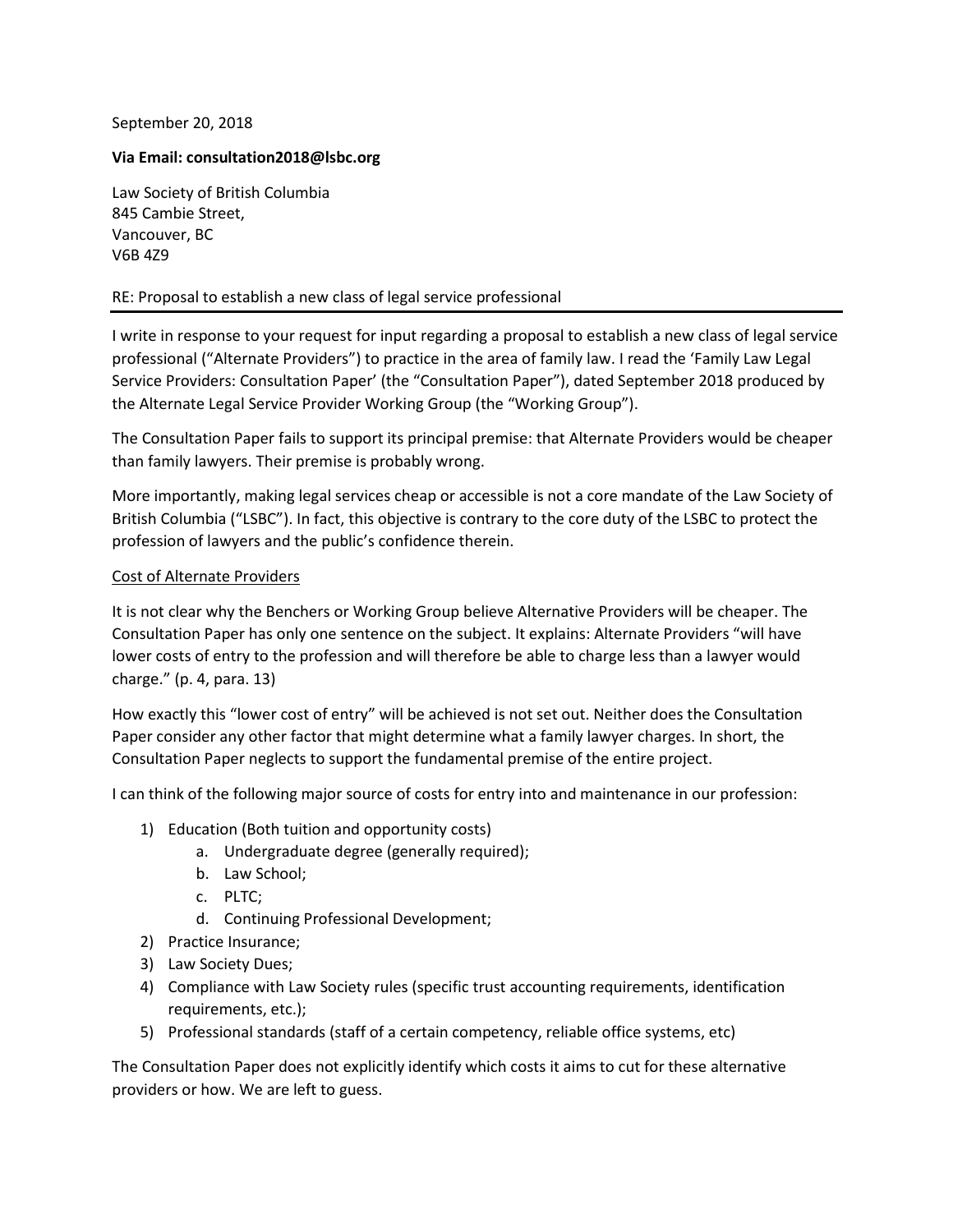## 1) Education

If the amount and/or quality of mandatory education is more than is needed to competently practice law, I suggest the education requirements be reviewed for all members.

Why is the proposed educational program for Alternate Providers not available for family lawyers? Who will pay for it?

## 2) Practice Insurance

The practice risks of the Alternate Providers would be similar to family lawyers. If the insurance is excessive for this area of law, I suggest that family lawyers pay a lower premium.

## 3) Law Society Dues

Dues could be lowered for all members by:

- a) discontinuing all working groups and tasks forces, along with all other make-work projects;
- b) eliminating all LSBC projects except for those related to discipline, trust assurance, lawyer services and necessary administration;
- c) reducing the number of benchers;

It is a sad irony that this present Working Group will directly contribute to the increased cost of legal services in the province by consuming money for salaries and administrative costs which can only come from consumers of legal services.

4) Compliance with Law Society guidelines and regulations

I do not see how Alternate Providers could be subject to less onerous LSBC regulations than family lawyers;

5) Professional Standards

Skirting or reducing professional standards would not be a desirable way to reduce the costs of legal services.

In my view, the reason family legal services cost as much as they do is because of the quality of professional work required to provide them, and certainly not only "entry cost". If I am correct, Alternative Providers will eventually charge more or less what family lawyers charge now – because this is how much it costs to do the job well.

No matter how "open" you make the system, nobody is going to practice if they are losing money (including opportunity cost).

The Proper Duty of the LSBC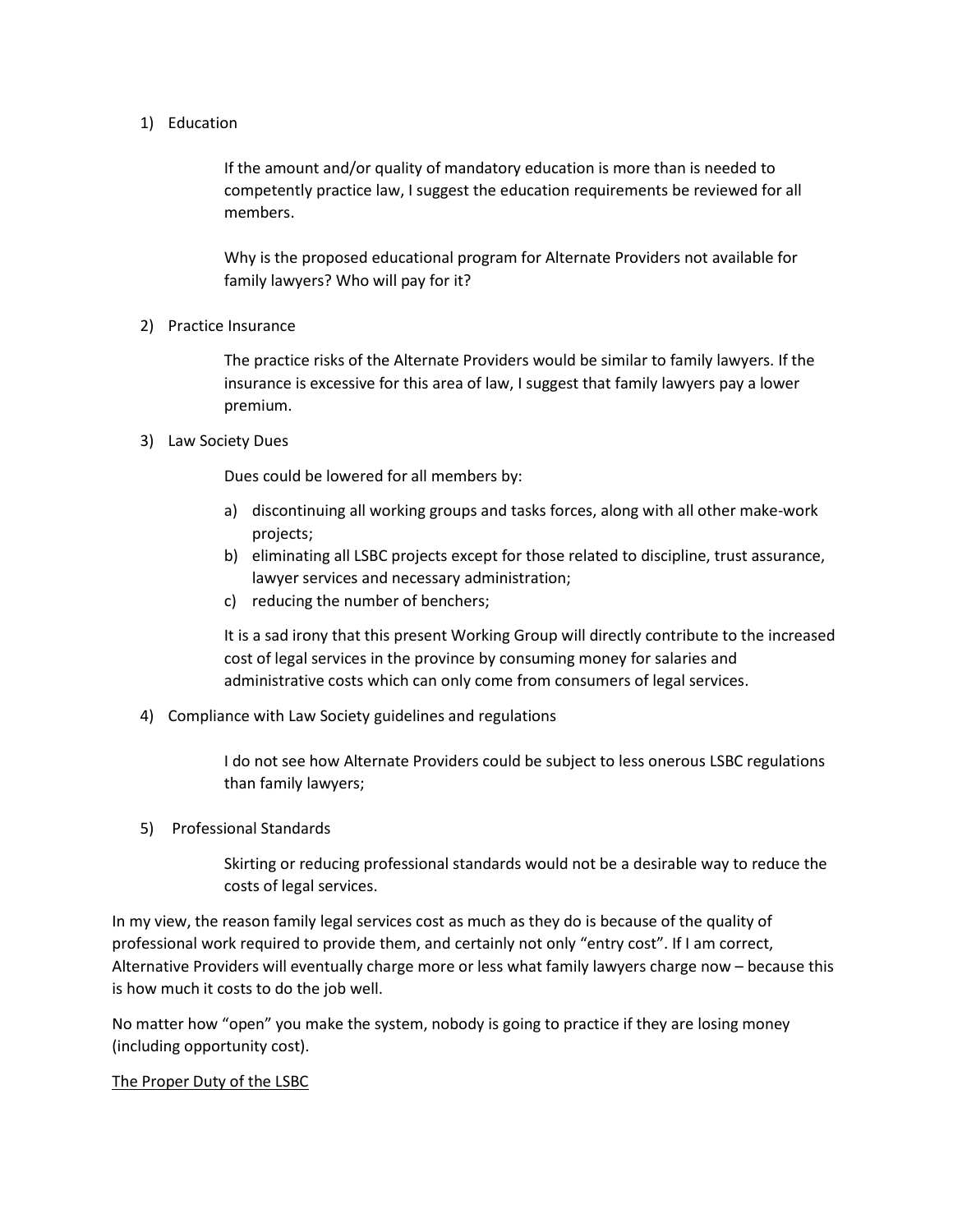This project is trying to solve problems squarely in the domain of the provincial government, namely more accessible family law remedies. The proper channel for the correction of these remedies is either a simpler or less ambitious family law legislative scheme or social funding from the provincial government.

Instead, this Working Group proposes a solution that compromises the very profession the LSBC is empowered to protect. It proposes to create a new class of membership explicitly designed to compete with lawyers.

Protecting the profession of the lawyer is core to the mandate of the LSBC. If Benchers wish to pursue a different mandate it is incumbent upon those Benchers to find another vehicle for their objectives.

Success in the proposed initiative will be proportionate to the failure in our governing body's core mandate.

It is not a proper responsibility of the LSBC to ensure access to justice or legal representation for all.

## **Summary**

I encourage the Benchers to discontinue this Working Group and abandon the project. This is the best way to reduce the cost of legal services in British Columbia without compromising your core responsibilities.

Sincerely,

Donald N.S. Wilson Barrister & Solicitor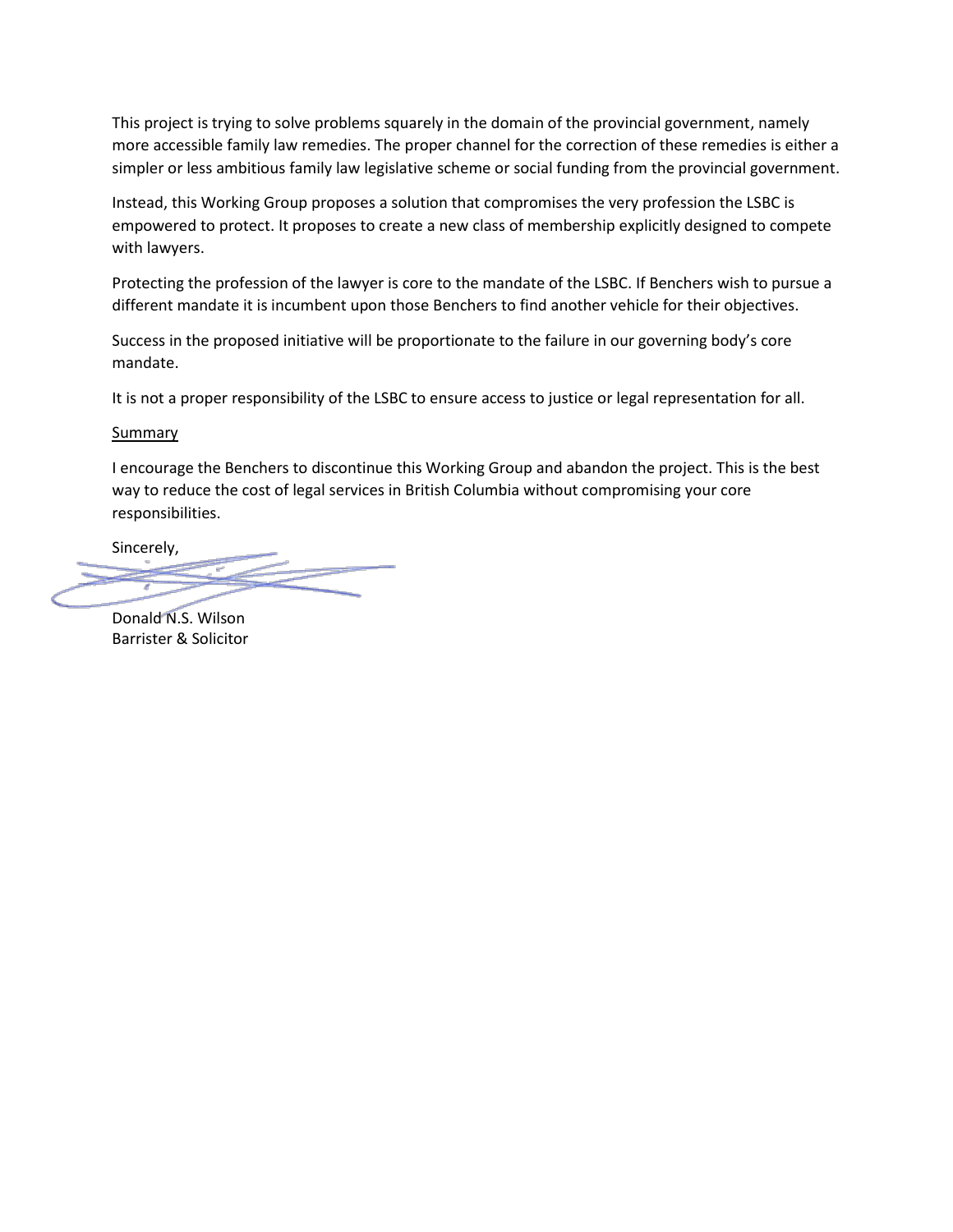| David Hart                                           |
|------------------------------------------------------|
| <b>Consultation 2018</b>                             |
| consultation paper-Family Law Legal Servie Providers |
| September-20-18 2:58:53 PM                           |
| image001.png                                         |
|                                                      |

Below are the preliminary responses of myself and my associate-as requested. I have reviewed the consultation paper provided by the working group and have the following comments at this time:

It appears to be De RIgeur for our profession to accede to the view publicly promoted by our governing body and the Bench at both levels that the legal process, whether by way of litigation or providing specialized professional services to the public in general and ,not incidentally ,upholding and pursuing the R ule of Law, can best be served by removing the "grasping: ambulance chasing ,litigation promoting " lawyers from the process and ceding all aspects of professional legal services to members of the public seeking self- gratification through assuming the mantle of service providers whether by way of holding themselves out as mediators or counsellors utilizing ill prepared and ill- defined social "solutions" to the emotional ;behavioural /and relationship problems of individuals .rather than ensuring the continued access of the public to the services opinions and advice of highly trained generally experienced and rational and logical thinking individuals who are free of social agendas and the desire for self -agrandisement by cloaking themselves with nebulous qualifications recognized and promoted by government organisations.

It seems to me that the Legal Aid system fulfils all the needs of society as identified by the "Working Group" and the funds involved in promoting the suggested Alternate Service Providers would best be utilized in expanding and rationalizing the Legal Aid system

Yours Respectfully.

*David D. Hart* Barrister & Solicitor 604-533-3821 | [dhart@cbmlawyers.com](mailto:dhart@cbmlawyers.com)



Your community law firm.™

#### **CAMPBELL BURTON & MCMULLAN LLP 200 – 4769 222nd Street Langley BC V2Z 3C1 Phone: 604-533-3821 Fax: 604-533-3831 [www.cbmlawyers.com](http://www.cbmlawyers.com/)**

The information contained in this email message and any of its attachments is intended for the use of the individual or entity named above and may be subject to solicitor-client privilege. All rights to that privilege are expressly claimed and not waived. If you are not the intended recipient, you are hereby notified that any dissemination, distribution or copying of this